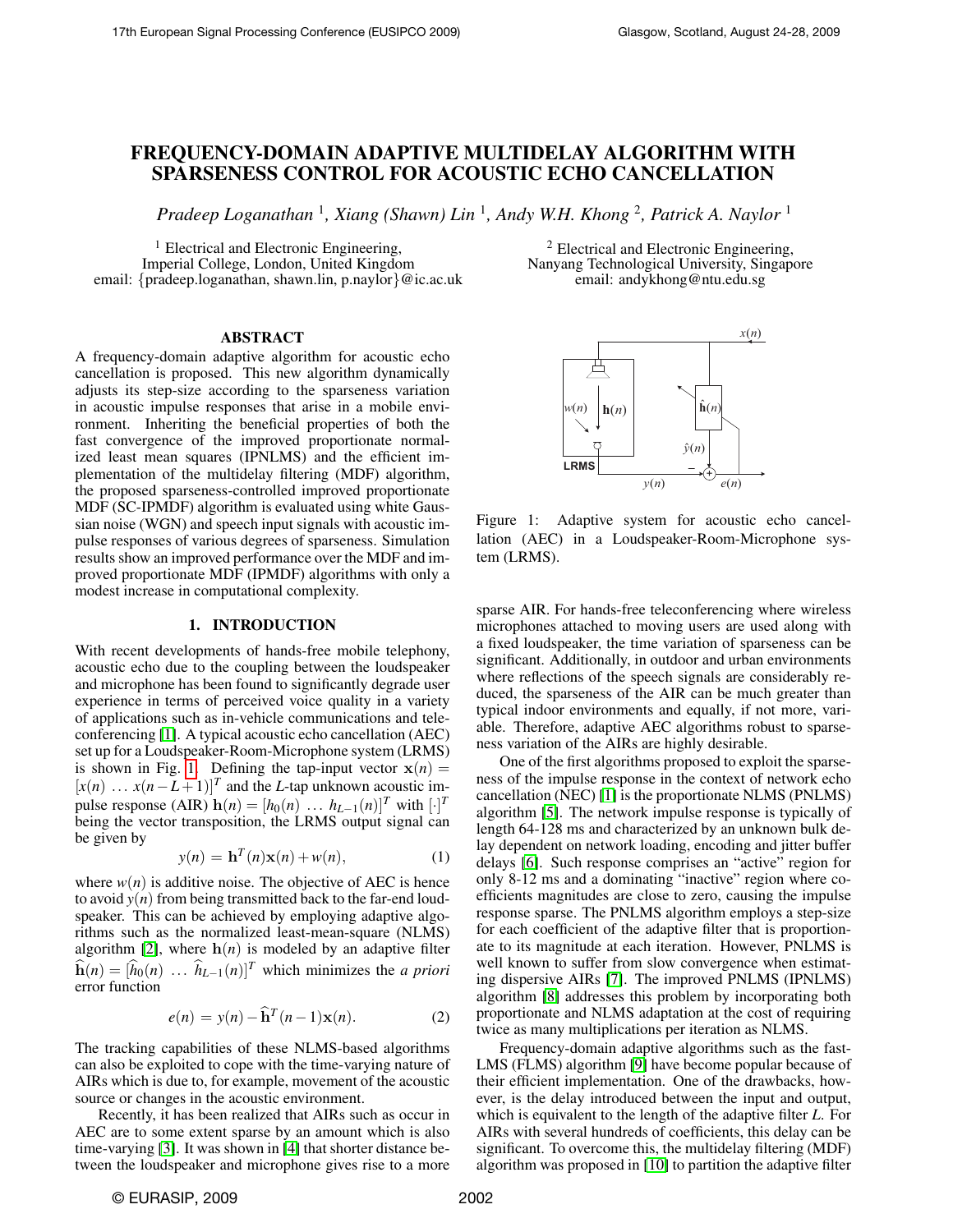into blocks each of length *N* such that the delay is reduced by a factor of  $K = L/N$ , although  $K = 1$  is the optimum choice in terms of computational complexity. Combining proportionate updating of filter coefficients, the improved proportionate MDF (IPMDF) algorithm [\[11\]](#page-4-10) achieves a fast convergence with a low delay for  $K > 1$  in NEC, and a similar improvement has also been shown in [\[12\]](#page-4-11) for blind estimation of multichannel AIRs.

The literature of adaptive sparse system identification seems rich, but the time variation of sparseness is rarely addressed. In [\[13\]](#page-4-12), a sparseness-controlled IPNLMS (SC-IPNLMS) algorithm for NEC was proposed, where the sparseness of  $h(n)$  at each iteration is computed and utilized to determine the step-size at the next iteration. More recently, the SC-PNLMS algorithm [\[4\]](#page-4-3) also achieves fast convergence by dynamically adjusting step-size according to time-varying sparseness of AIRs in the context of AEC.

In this paper, we propose to integrate sparseness control into the MDF domain and develop a *low-delay* and *fast tracking* frequency-domain adaptive algorithm for AEC. The classic IPNLMS, MDF and IPMDF algorithms are first reviewed in Section [2.](#page-1-0) We then show, in Section [3,](#page-2-0) how the sparseness variation of the adaptive filter can be exploited to determine the proportionate step-size at each iteration. Incorporating such sparseness variation with the MDF structure, the proposed sparseness-controlled IPMDF (SC-IPMDF) algorithm is developed. Simulation results shown in Section [5](#page-3-0) demonstrate a faster tracking performance for both sparse and dispersive AIRs compared to MDF and IPMDF algorithms in the context of AEC.

#### 2. ALGORITHMS REVIEW

#### <span id="page-1-0"></span>2.1 The IPNLMS algorithm

The IPNLMS algorithm [\[8\]](#page-4-7) was proposed based on the wellknown NLMS algorithm [\[2\]](#page-4-1). NLMS-based adaptive algorithms can generally be described by [\(2\)](#page-0-1) and the following set of equations:

<span id="page-1-1"></span>
$$
\widehat{\mathbf{h}}(n) = \widehat{\mathbf{h}}(n-1) + \frac{\mu \mathbf{Q}(n-1) \mathbf{x}(n) e(n)}{\mathbf{x}^T(n) \mathbf{Q}(n-1) \mathbf{x}(n) + \delta}, \quad (3)
$$

$$
\mathbf{Q}(n-1) = \text{diag}\left\{q_0(n-1)\dots q_{L-1}(n-1)\right\},\qquad(4)
$$

where  $\mu$  is the step-size and  $\delta$  is the regularization parameter. The  $L \times L$  diagonal matrix  $\mathbf{Q}(n)$  is introduced to control the step-size for each filter coefficient. Since a uniform  $\mu$  is employed for all filter coefficients in NLMS,  $Q(n) = I_{L \times L}$ with  $I_{L\times L}$  being an  $L\times L$  identity matrix. The PNLMS algorithm [\[5\]](#page-4-4) assigns higher step-sizes for coefficients with higher magnitude using the control matrix  $Q(n)$ . To improve the convergence speed of NLMS on sparse impulse response and for PNLMS on dispersive impulse response, the IPNLMS algorithm was proposed to combine proportionate (PNLMS) and non-proportionate (NLMS) adaptation using a weighting factor  $\alpha_{IP}$  such that the diagonal elements of  $Q(n)$  are given by

<span id="page-1-2"></span>
$$
q_l(n) = \frac{1 - \alpha_{\text{IP}}}{2L} + \frac{(1 + \alpha_{\text{IP}})|h_l(n)|}{2||\widehat{\mathbf{h}}(n)||_1 + \varepsilon}, \quad 0 \le l \le L - 1, \quad (5)
$$

where  $\|\cdot\|$  represents the absolute value,  $\|\cdot\|_1$  denotes the  $l_1$ -norm and  $\varepsilon$  is a small constant.

In order to achieve the same steady-state performance as that of NLMS given the same step-size, the regularization parameter in [\(3\)](#page-1-1) for IPNLMS should be taken as  $\delta_{\text{IP}} = (1 - \alpha_{\text{IP}})/(2L)\delta_{\text{NLMS}}$  [\[8\]](#page-4-7). As can be seen from [\(5\)](#page-1-2), IPNLMS is equivalent to NLMS for  $\alpha_{IP} = -1$ , and PNLMS for  $\alpha_{IP} = 1$ . In other words, the significance of the proportionate and non-proportionate step-size distribution with respect to each filter coefficient varies with  $\alpha_{IP}$ . To allow IPNLMS to converge faster than NLMS and PNLMS regardless of the impulse response nature, it was shown in [\[8\]](#page-4-7) that good choices of  $\alpha_{IP}$  values are 0, -0.5 and -0.75. In contrast to such *fixed* weighting factor, our objective in this paper is to propose a variable weighting factor  $\alpha(n)$  that correlates with the sparseness variation of the adaptive filter so as to improve the tracking capability of echo path changes for the resultant adaptive algorithm.

#### 2.2 The MDF and IPMDF algorithms

The MDF algorithm [\[10\]](#page-4-9) was proposed to mitigate the problem of delay inherent in FLMS [\[9\]](#page-4-8) since the latter computes the output only every *L* samples. In the MDF structure, the adaptive filter of length *L* is partitioned into *K* subfilters each of length *N* with  $L = KN$ . Consequently, the delay of MDF is reduced by a factor of *L*/*N* compared to FLMS.

To describe the MDF algorithm, we first define *m* as the frame index and the following time-domain quantities given by  $\mathbf{X}(m) = [\mathbf{x}(mN) \dots \mathbf{x}(mN+N-1)], \mathbf{y}(m) =$  $[y(mN)...y(mN+N-1)]^T$ ,  $\hat{\mathbf{h}}(m) = [\hat{\mathbf{h}}_0^T(m)... \hat{\mathbf{h}}_{K-1}^T(m)]^T$ ,  $\hat{\mathbf{y}}(m) = [\hat{y}(mN) \dots \hat{y}(mN + N - 1)]^T = \mathbf{X}^T(m)\hat{\mathbf{h}}(m), \mathbf{e}(m) =$  $\mathbf{y}(m) - \mathbf{\widehat{y}}(m)$ , where  $\mathbf{\widehat{h}}_k(m) = [\mathbf{\widehat{h}}_{kN}(m) \dots \mathbf{\widehat{h}}_{kN+N-1}(m)]^T$  is<br>the *k*th subfilter for  $k = 0$   $K = 1$ . The 2N × 1 input vector the *k*th subfilter for  $k = 0, ..., K - 1$ . The  $2N \times 1$  input vector

$$
\chi(m-k) = [x(mN-kN-N) \dots x(mN-kN+N-1)]^{T}
$$
 (6)

hence denotes the *k*th input block. Define next F as the Fourier matrix, the  $2N \times 2N$  diagonal matrix

$$
\underline{\mathbf{D}}(m-k) = \text{diag}\{\mathbf{F}\chi(m-k)\} = \text{diag}\{\underline{\chi}(m-k)\} \quad (7)
$$

is obtained with elements containing the Fourier transform of  $\chi(m-k)$ . With the following frequency-domain quantities  $\underline{\mathbf{y}}(m) = \mathbf{F} \begin{bmatrix} \mathbf{0}_{N \times 1} \\ \mathbf{y}(m) \end{bmatrix}$  $\begin{bmatrix} \hat{\mathbf{h}}_k(m) = \mathbf{F} \begin{bmatrix} \hat{\mathbf{h}}_k(m) \ \mathbf{0}_{N \times 1} \end{bmatrix}$  $\mathbf{0}_{N\times1}$  $\Big]$ ,  $\underline{\mathbf{e}}(m) =$  $\mathbf{F}\left[\begin{array}{c} \mathbf{0}_{N\times 1} \ \mathbf{e}(m) \end{array}\right]$  $\begin{bmatrix} \end{bmatrix}$ ,  $\mathbf{G}^{01} = \mathbf{F} \mathbf{W}^{01} \mathbf{F}^{-1}$ ,  $\mathbf{W}^{01} = \begin{bmatrix} \mathbf{0}_{N \times N} & \mathbf{0}_{N \times N} \\ \mathbf{0}_{N \times N} & \mathbf{I}_{N \times N} \end{bmatrix}$  $\mathbf{0}_{N\times N}$   $\mathbf{I}_{N\times N}$  ,  $\mathbf{G}^{10} = \mathbf{F} \mathbf{W}^{10} \mathbf{F}^{-1}$  and  $\mathbf{W}^{10} = \begin{bmatrix} \mathbf{I}_{N \times N} & \mathbf{0}_{N \times N} \\ \mathbf{0}_{N \times N} & \mathbf{0}_{N \times N} \end{bmatrix}$  $\mathbf{0}_{N\times N}$   $\mathbf{0}_{N\times N}$  $\vert$  where  $\mathbf{0}_{N \times N}$  is an  $N \times N$  null matrix and  $\mathbf{I}_{N \times N}$  is an  $N \times N$  identity matrix, the MDF algorithm can be described by [\[10\]](#page-4-9)

<span id="page-1-3"></span>
$$
\underline{\mathbf{e}}(m) = \underline{\mathbf{y}}(m) - \mathbf{G}^{01} \sum_{k=0}^{K-1} \underline{\mathbf{D}}(m-k) \underline{\hat{\mathbf{h}}}_k(m-1), \quad (8)
$$

$$
\mathbf{S}_{\text{MDF}}(m) = \lambda \mathbf{S}_{\text{MDF}}(m-1) + (1 - \lambda) \underline{\mathbf{D}}^*(m) \underline{\mathbf{D}}(m), \quad (9)
$$

$$
\underline{\hat{\mathbf{h}}}_{k}(m) = \underline{\hat{\mathbf{h}}}_{k}(m-1) + \mu \mathbf{G}^{10} \underline{\mathbf{D}}^{*}(m-k) \times
$$
\n
$$
[\mathbf{S}_{\text{MDF}}(m) + \delta_{\text{MDF}}]^{-1} \underline{\mathbf{e}}(m), \qquad (10)
$$

where  $*$  denotes complex conjugate,  $0 \ll \lambda < 1$  is the forgetting factor and  $\mu = \beta(1 - \lambda)$  is the step-size with  $0 < \beta \leq 1$ . Letting  $\sigma_x^2$  be the input signal variance, the initial regular-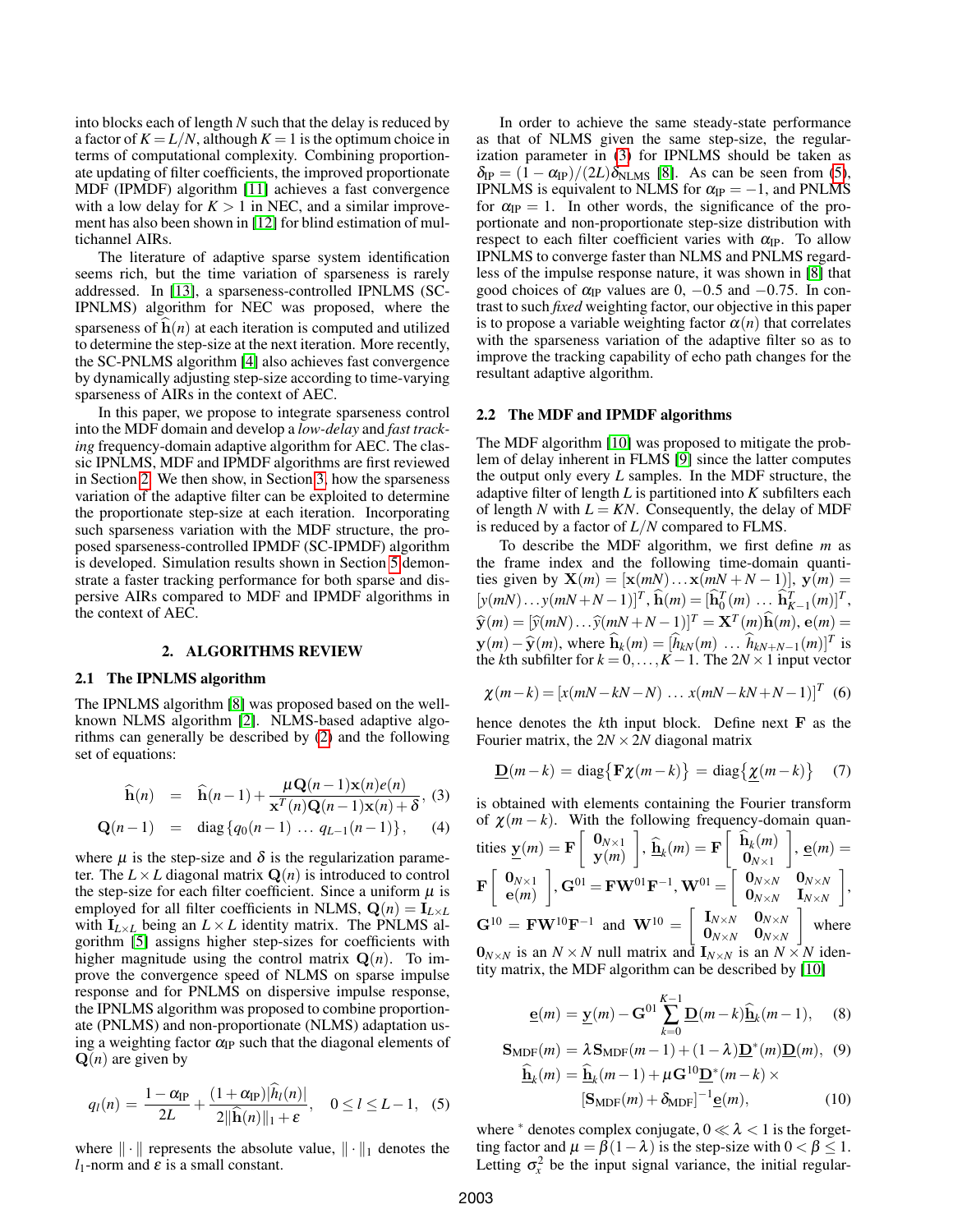ization parameters [\[1\]](#page-4-0) are  $S_{MDF}(0) = \sigma_x^2/100$  and  $\delta_{MDF} =$  $20\sigma_x^2 N/L$ . For  $N = L$  and  $K = 1$ , MDF is equivalent to FLMS [\[9\]](#page-4-8).

The IPMDF algorithm [\[11\]](#page-4-10) was proposed to combine the fast convergence of IPNLMS and efficient implementation brought about by the MDF structure. To achieve this, the step-size control matrix with diagonal elements given by [\(5\)](#page-1-2) is imposed to each subfilter  $h_k(m)$  in the time domain such that

<span id="page-2-3"></span>
$$
q_{kN+l}(m) = \frac{1 - \alpha_{\text{IPMDF}}}{2L} + \frac{(1 + \alpha_{\text{IPMDF}})|h_{kN+l}(m)|}{2||\widehat{\mathbf{h}}(m)||_1 + \varepsilon} \quad (11)
$$

for  $k = 0, 1, \ldots, K - 1, l = 0, 1, \ldots, N - 1$ , and

$$
\mathbf{Q}_k(m) = \text{diag}\{q_{kN}(m) \ q_{kN+1}(m) \ \dots \ q_{kN+N-1}(m)\}. \tag{12}
$$

Accordingly, the filter coefficients adaptation is performed in the time domain by using  $(8)$ ,  $(9)$  and

<span id="page-2-4"></span>
$$
\widehat{\mathbf{h}}_k(m) = \widehat{\mathbf{h}}_k(m-1) + L\mu \mathbf{Q}_k(m) \widetilde{\mathbf{G}}^{10} \underline{\mathbf{D}}^*(m-k) \times
$$
\n
$$
[\mathbf{S}_{\text{IPMDF}}(m) + \delta_{\text{IPMDF}}]^{-1} \underline{\mathbf{e}}(m), \tag{13}
$$

where  $\tilde{G}^{10} = [\mathbf{I}_{N \times N} \ \mathbf{0}_{N \times N}] \mathbf{F}^{-1}$ . The initial regularization parameters are given by  $S_{IPMDF}(0) = (1 - \alpha_{IPMDF})S_{MDF}(0)$ and  $\delta_{IPMDF} = (1 - \alpha_{IPMDF})\delta_{MDF}$ .

## <span id="page-2-0"></span>3. THE SPARSENESS-CONTROLLED IPMDF ALGORITHM

We now incorporate the sparseness control into the IPMDF algorithm. The degree of sparseness for an impulse response can be quantified by [\[14\]](#page-4-13)

<span id="page-2-1"></span>
$$
\xi(n) = \frac{L}{L - \sqrt{L}} \left( 1 - \frac{\|\mathbf{h}(n)\|_1}{\sqrt{L} \|\mathbf{h}(n)\|_2} \right) \tag{14}
$$

for  $0 \leq \xi(n) \leq 1$ , where  $\xi(n)$  is positively correlated with the sparseness and  $\|\cdot\|_2$  denoting the *l*<sub>2</sub>-norm. In [\[4\]](#page-4-3), it has been shown that  $\xi(n)$  is inversely proportionate to the distance between the loudspeaker and the microphone. For applications involving hands-free telephony devices, such distance is highly time-varying. Considering such sparseness variation, [\(14\)](#page-2-1) can be invoked at each iteration allowing an automatic adjustment of the weighting between proportionate and non-proportionate updating of the filter coefficients. The resultant variable weighting factor, as a function of the sparseness of the *k*th subfilter

<span id="page-2-5"></span>
$$
\widehat{\xi}(m) = \frac{L}{L - \sqrt{L}} \left( 1 - \frac{\|\widehat{\mathbf{h}}(m)\|_1}{\sqrt{L} \|\widehat{\mathbf{h}}(m)\|_2} \right),\tag{15}
$$

gives rise to the proposed SC-IPMDF algorithm.

As mentioned in Section [2,](#page-1-0) the weighting factor  $\alpha_{IPNLMS}$ and  $\alpha_{IPMDF}$  were originally introduced to determine the significance of proportionate and non-proportionate step-size controls. To show the importance of  $\alpha_{IPMDF}$  for IPMDF in terms of the convergence performance, consider an example case where two AIRs of length  $L = 1024$  were simulated using the method of images [\[15\]](#page-4-14) in a room of dimension  $8 \times 10 \times 3$  m with 0.57 reflection coefficient and a sampling frequency of 8 kHz. The loudspeaker is fixed at



<span id="page-2-2"></span>Figure 2: Acoustic impulse responses obtained using the method of images [\[15\]](#page-4-14) in a room with dimension of  $8 \times 10 \times$ 3 m where the distances between the loudspeaker and microphone are (a) 0.9 m and (b) 7.7 m. The resultant sparseness is (a) 0.83 and (b) 0.59 respectively.

 $4 \times 9.1 \times 1.6$  m in the LRMS with the distance to the microphone being 0.9 m and 7.7 m so as to obtain AIRs with different sparseness as shown in Fig. [2\(](#page-2-2)a) and Fig. [2\(](#page-2-2)b), respectively. The sparseness measure of these AIRs are com-puted using [\(14\)](#page-2-1) giving (a)  $\xi(n) = 0.83$  and (b)  $\xi(n) = 0.59$ . Employing the normalized misalignment given by

<span id="page-2-7"></span>
$$
\eta(n) = \frac{\|\mathbf{h}(n) - \mathbf{\hat{h}}(n)\|_2^2}{\|\mathbf{h}(n)\|_2^2}
$$
(16)

as the performance measure, the IPMDF algorithm were then tested using a zero mean WGN as inputs while another WGN sequence  $w(n)$  was added to give an SNR of 20 dB. We also assumed that the length of  $\hat{\mathbf{h}}(n)$  is equivalent to that of the unknown  $h(n)$ .

Figure [3](#page-3-1) shows the effect of  $\alpha_{IPMDF}$  to the performance of IPMDF in terms of  $\eta(n)$  for  $\beta = 0.2$ ,  $K = 8$  in estimating the AIRs as shown in Fig. [2\(](#page-2-2)a) and Fig. [2\(](#page-2-2)b) respectively. As can be seen, a smaller value of  $\alpha_{IPMDF}$  is desirable for sparse AIR while  $\alpha_{IPMDF}$  with larger value is favorable for dispersive AIR. It can be observed that  $\alpha_{\text{IPMDF}} = -0.3$  for sparse identification gives worse initial convergence performance for IPMDF. This is because, when  $\alpha_{\text{IPMDF}} = -0.3$ , it emphasizes more on proportionate term than that for the case when  $\alpha_{IPMDF} = -0.75$ . Since the  $\|\mathbf{h}(m)\|_1$  in [\(11\)](#page-2-3) is very small during the initial convergence for a sparse impulse response,  $\alpha_{IPMDF} = -0.3$  results in more noisy step-size and therefore, giving worse initial convergence.

The desired effect can be further verified by plotting  $T_{20}$ , which denotes the minimum time for IPMDF to reach the −20 dB normalized misalignment given a specific  $\alpha_{IPMDF}$ value, against various sparseness associated with 8 simulated AIRs generated using the aforementioned setup. As it can be seen from Fig. [4](#page-3-2) that an approximately monotonic relationship can be observed. By performing a least-squares curve fitting to such relationship, we propose to form a variable weighting factor as a function of  $\xi$  (*m*) such that

<span id="page-2-6"></span>
$$
\alpha_{\text{SC-IPMDF}}(m) = 1 - 2\xi(m). \tag{17}
$$

As a result, the proposed SC-IPMDF algorithm can be described by  $(8)$ ,  $(9)$ ,  $(11)$  -  $(13)$ ,  $(15)$  and  $(17)$ .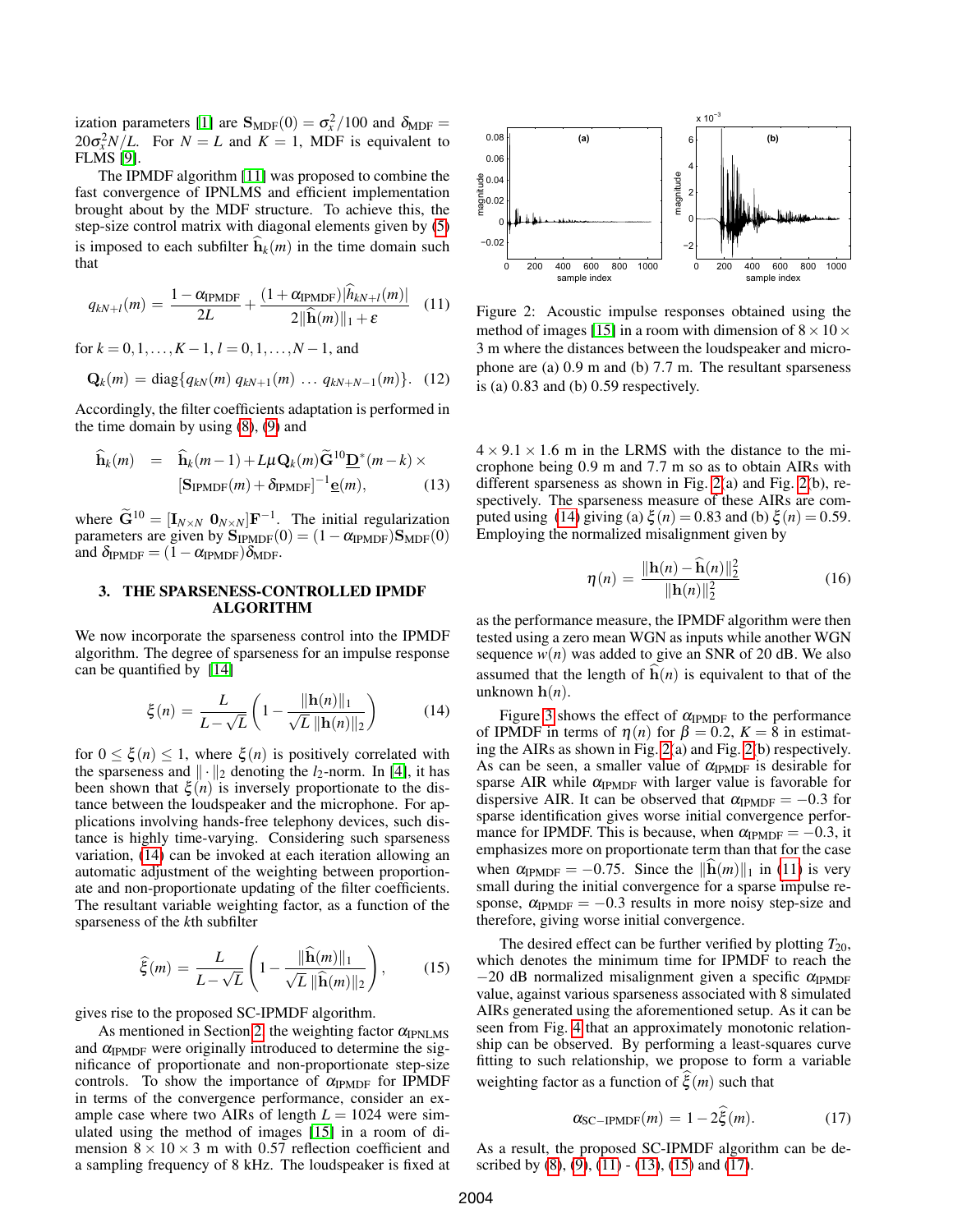

<span id="page-3-1"></span>Figure 3: Convergence of IPMDF for different values of  $\alpha_{\text{IPMDF}}$  using WGN input signal. Impulse responses in Fig. [2](#page-2-2) (a) and (b) are used as sparse and dispersive AIRs respectively.  $[\beta = 0.2, K = 8, SNR = 20$  dB]



<span id="page-3-2"></span>Figure 4: Variation of  $\alpha_{IPMDF}$  for minimum  $T_{20}$  against AIRs with different sparseness.

## 4. COMPLEXITY

The relative complexity of MDF, IPMDF and SC-IPMDF in terms of the total number of additions, multiplications and divisions per iteration for adaptation of filter coefficients is shown in Table [1](#page-3-3) for  $K = 1$ . Since the IPMDF and SC-IPMDF algorithms update the filter coefficients in time domain, they require additional  $L \log_2(L)$  real multiplications and  $L \log_2(L)$  additions to compute the radix-2 FFT. The additional complexity of the proposed SC-IPMDF also arises from the computation of the sparseness measure  $\xi$  (*m*). Given that  $L/(L-\sqrt{L})$  in [\(14\)](#page-2-1) can be computed off-line and that *l*1-norm is available from IPMDF weight updation, the proposed SC-IPMDF only requires additional  $L + 2$  additions,  $L+3$  multiplications and 1 division, compared to that of IP-MDF.

#### 5. SIMULATIONS

<span id="page-3-0"></span>We present simulation results to evaluate the performance of the proposed SC-IPMDF algorithm in the context of AEC. A time-varying AIR was obtained by concatenating two simu-

<span id="page-3-3"></span>Table 1: Computational complexity of MDF, IPMDF and SC-IPMDF.

| Algorithm       | Addition                | Multiplication          | Division |
|-----------------|-------------------------|-------------------------|----------|
| MDF             | $4L \log_2(L) + 4L$     | $4L \log_2(L) + 6L$     | L        |
| <b>IPMDF</b>    | $5L \log_2(L) + 6L + 2$ | $5L \log_2(L) + 8L + 2$ | $L+2$    |
| <b>SC-IPMDF</b> | $5L \log_2(L) + 7L + 4$ | $5L \log_2(L) + 9L + 5$ | $L+3$    |

lated AIRs as shown in Fig. [2](#page-2-2) with two echo path changes being introduced, i.e., from Fig. [2\(](#page-2-2)b) to [2\(](#page-2-2)a) and then back to Fig. [2\(](#page-2-2)b). The convergence performance was measured using  $\eta(n)$  defined in [\(16\)](#page-2-7). We assumed that the length of  $h(n)$  is equivalent to that of the unknown  $h(n)$ . Proportionality control factor  $\alpha_{\text{IPMDF}} = -0.75$  was used for the standard IPMDF algorithm and the other simulation parameters were same as in the case described in Section [3.](#page-2-0)

Figure [5](#page-4-15) first compares the convergence performance of MDF, IPMDF and SC-IPMDF using WGN as the input signal. The step-size parameter for each algorithm is set  $\beta_{\text{MDF}} = \beta_{\text{IPMDF}} = \beta_{\text{SC-IPMDF}} = 0.2$ . It can be seen from Fig. [5](#page-4-15) that the convergence rate of SC-IPMDF is as fast as IPMDF for dispersive and achieves a faster convergence performance over MDF by up to 7 dB in terms of normalized misalignment. After the echo path change, the SC-IPMDF exhibits a faster tracking performance over both MDF and IPMDF giving approximately 11 dB and 5 dB gain in normalized misalignment, respectively. After the final echo path change, SC-IPMDF maintains its high initial convergence rate over MDF and IPMDF giving respectively 9 dB and 2 dB improvements.

Figure [6](#page-4-16) shows the results using a male speech input signal. As can be seen, the proposed SC-IPMDF algorithm achieves the highest rate of convergence, giving approximately 1 dB and 4 dB improvements during initial convergence compared to IPMDF and MDF for the dispersive AIR. For sparse AIR, improvements of up to 3 dB and 7 dB normalized misalignment for SC-IPMDF can be seen in comparison with IPMDF and MDF, respectively. It is also noted that SC-IPMDF achieves better steady-state performance than IP-